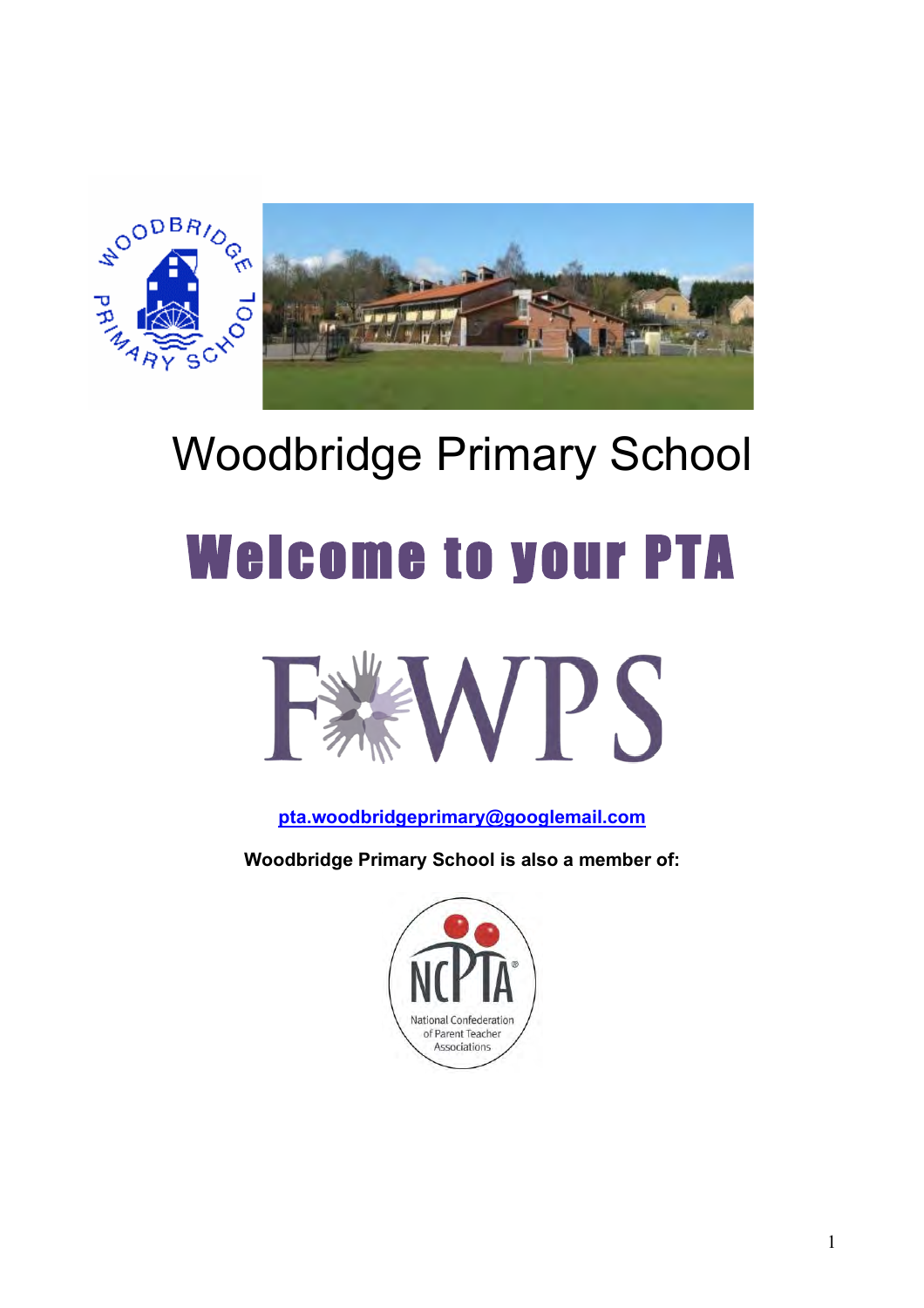# **Contents page**

# Page no:

3. Introduction

Why do we have a PTA?

Links with our local community

Role of the PTA committee

4. PTA Volunteers

Support from the National Confederation of Parent Teacher Associations - NCPTA How we raise money

- 5. How we spend the money we raise
- 6. How we get information to you

How you can get involved

What the PTA means to our school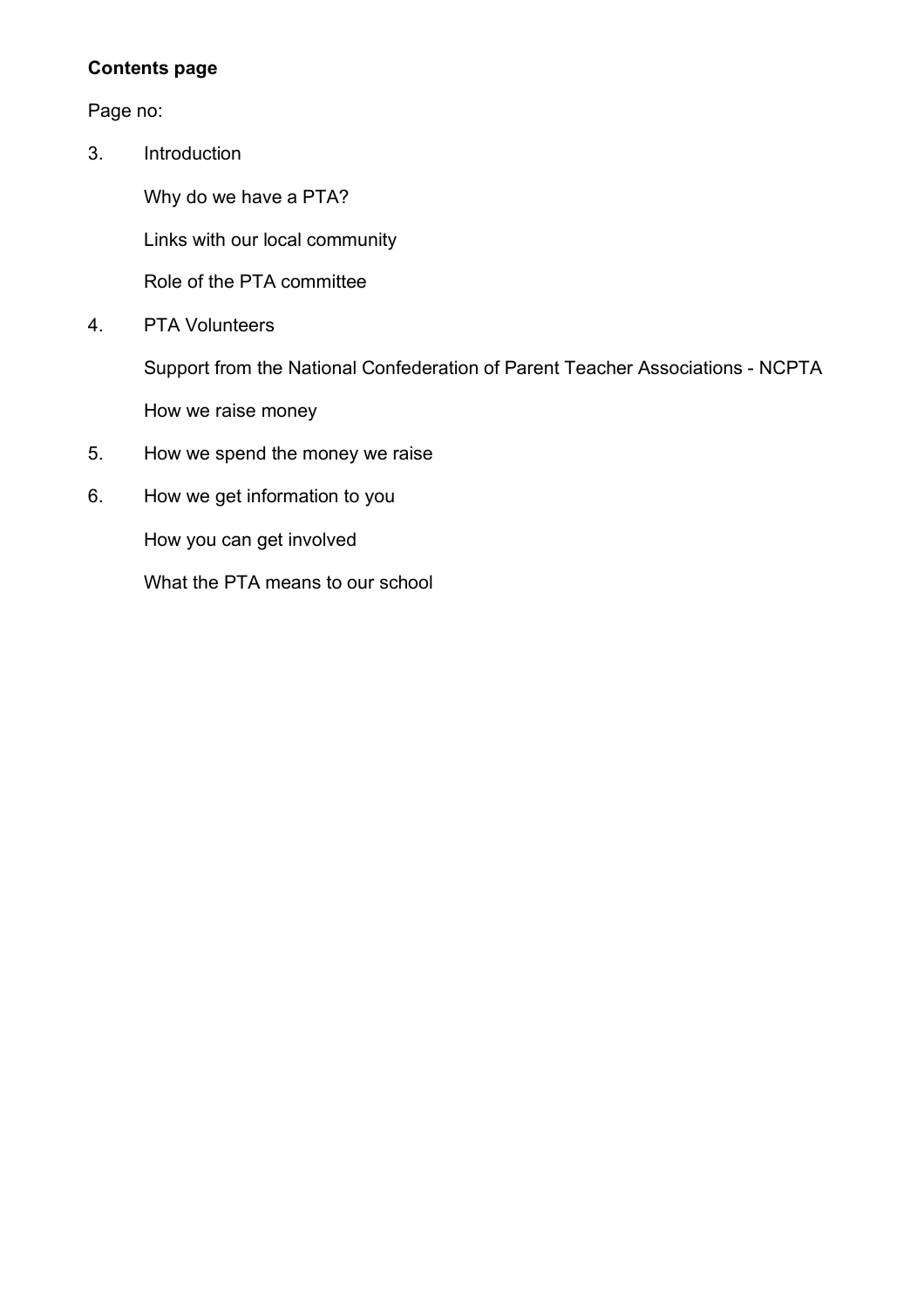# **Introduction**

### **Welcome to our school.**

This booklet has been compiled by FOWPS especially for you, as a new family joining our school community. We realise it can be strange and a little nerve-wracking starting at a new school and there always seems to be so many questions to ask. This booklet aims to provide you with information about our *Parent Teacher Association* which forms a major part of school life.

If you have any questions that remain unanswered, please contact one of the committee members, your class teacher or school council member .

### **Why do we have a PTA?**

We are fortunate at our school to have a *PTA* that is and has been an integral part of the school community for many years. In its time the *PTA* has raised thousands of pounds, which has been spent on equipment and resources to enhance our children's education experience and the school's facilities.

Our *PTA* is about much more than simply fundraising. The *PTA* exists to provide closer links between home and school and it is an excellent way to bring staff, parents and friends together socially in support of the school, working towards a common goal. It is fun too - just ask any of the Committee members or *PTA* helpers. Obviously, as in any organisation, we have experienced some challenges but with the continued support of parents and staff, our *PTA* has always succeeded in its efforts.

All parents and members of the school community are encouraged to get involved, even if they only have a small amount of time available.

The *PTA* is extremely conscious of the ethos and diversity of our school, and we try very hard when organising and planning events to respect this.

### **Links with local businesses**

We have, over time, developed strong links with the local community and are always well supported by both residents and businesses, for which we are very grateful. Many of our local shops are very generous providing donations for raffle prizes, auction items etc and some have taken part in our Christmas and Summer fairs. This has made a huge difference to our fundraising efforts.

### **Role of the Committee**

Our *PTA* committee consists of three Officers: Chair, Treasurer and Secretary. We also have ordinary committee members to make up the full committee.

The Committee meet on a regular basis usually once or twice per term usually on a Friday afternoon, with smaller working groups meeting as necessary when we are planning larger events.

# **PTA Volunteers**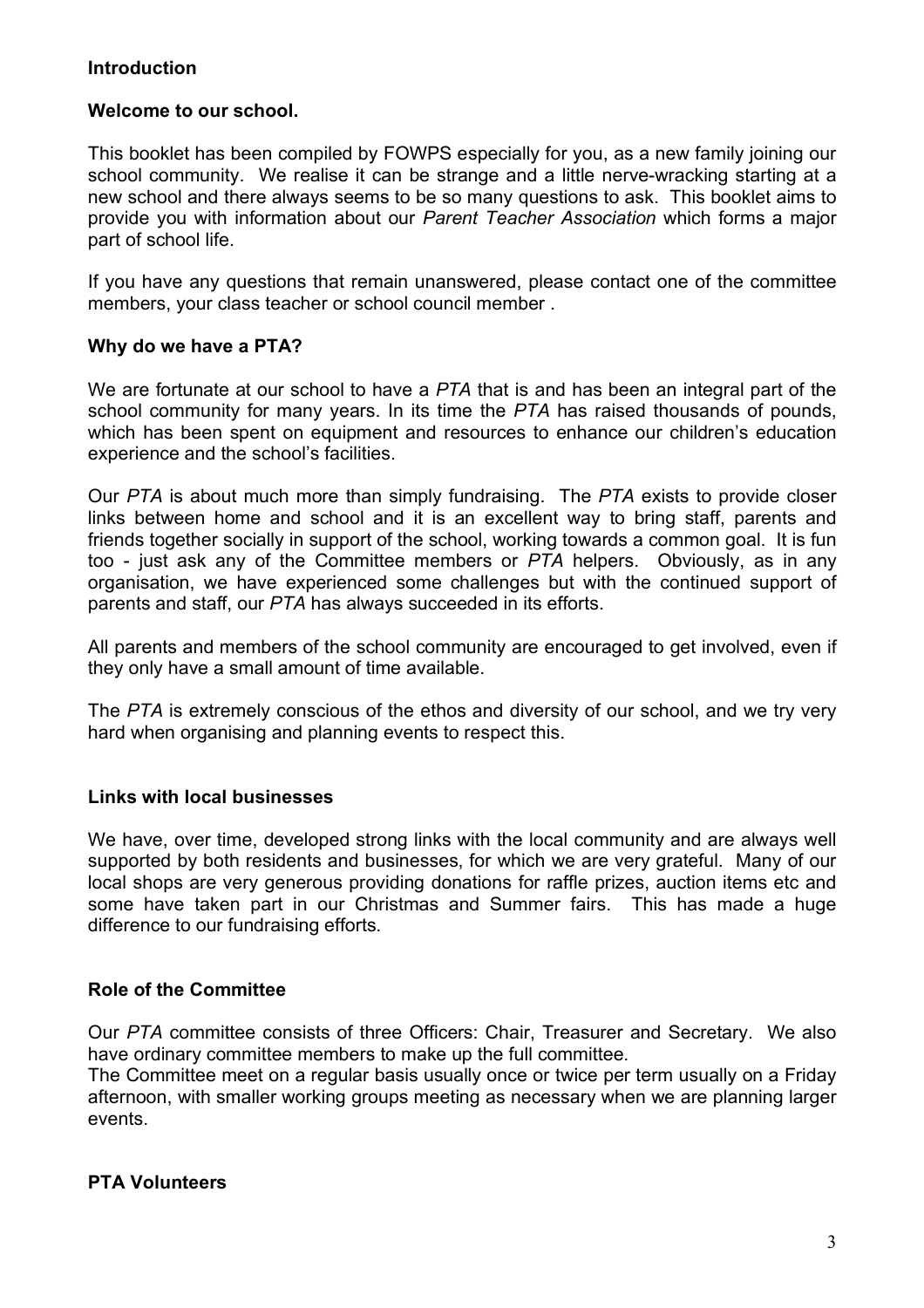We have a growing list of PTA volunteers who commit some of their time to helping the committee. Every little help, so just one hour assisting at an event is invaluable.

A list of current PTA committee members, and PTA volunteers is at the back of this booklet. If you are interested in joining the committee or a PTA volunteer, please do not hesitate to talk to a member of the Committee or complete the attached form.

## **Support from NCPTA (National Confederation of Parent Teacher Associations)**

Our *PTA* is a member of the NCPTA, which is a national charity and membership organisation providing support and guidance for all home school associations in England, Wales and Northern Ireland. Our association is one of over 13,000 members in current membership of the NCPTA. We pay an annual membership fee to the NCPTA which gives us lots of member benefits including comprehensive insurance cover for all *PTA* run events, support and advice on running the *PTA* plus fundraising ideas and good practice hints and tips. NCPTA also provides us with the opportunity to meet and communicate with other PTAs to discuss and share experiences. We receive termly publications, which are displayed on the PTA notice board and we receive guidance to ensure our events are legal and safe. In addition, we have a valuable resource at our fingertips – www.ncpta.org.uk.

#### **How we raise money**

Like most *PTAs*, the majority of our funds are raised through the events that we run. Some of our most popular events are:

Quiz Nights Children's Discos Summer/Christmas Fair Car Boot Sales/ Beetle Drive

We also endeavour to try new events which in the last academic year were a beetle drive and also a nearly new sale. If you have any suggestions as to events that we could organise then please speak to one of the committee.

So you can see there is always something going on. We always try and respond to the children's requests; it is great to see them having fun at the events or enjoying using a piece of new equipment that the *PTA* has donated.

We raise money in other ways too. Donations from parents are extremely important. You can donate time, money, items for sale, raffle prizes and auction lots or offers of services and skills.

We also are a member of "The Giving Machine" which is donates a percentage of sales to the school by members showing through certain outlets. You can sign up via The Giving Machine website.

We currently have a paper bank and clothes bank on the school site which provides additional funds for the school calculated on the weight of the paper/clothes.

#### **How we spend the money we raise**

Following a fundraising event the money is banked straight away. It is at our *PTA* Committee meetings, that the decisions on how to spend the money are agreed.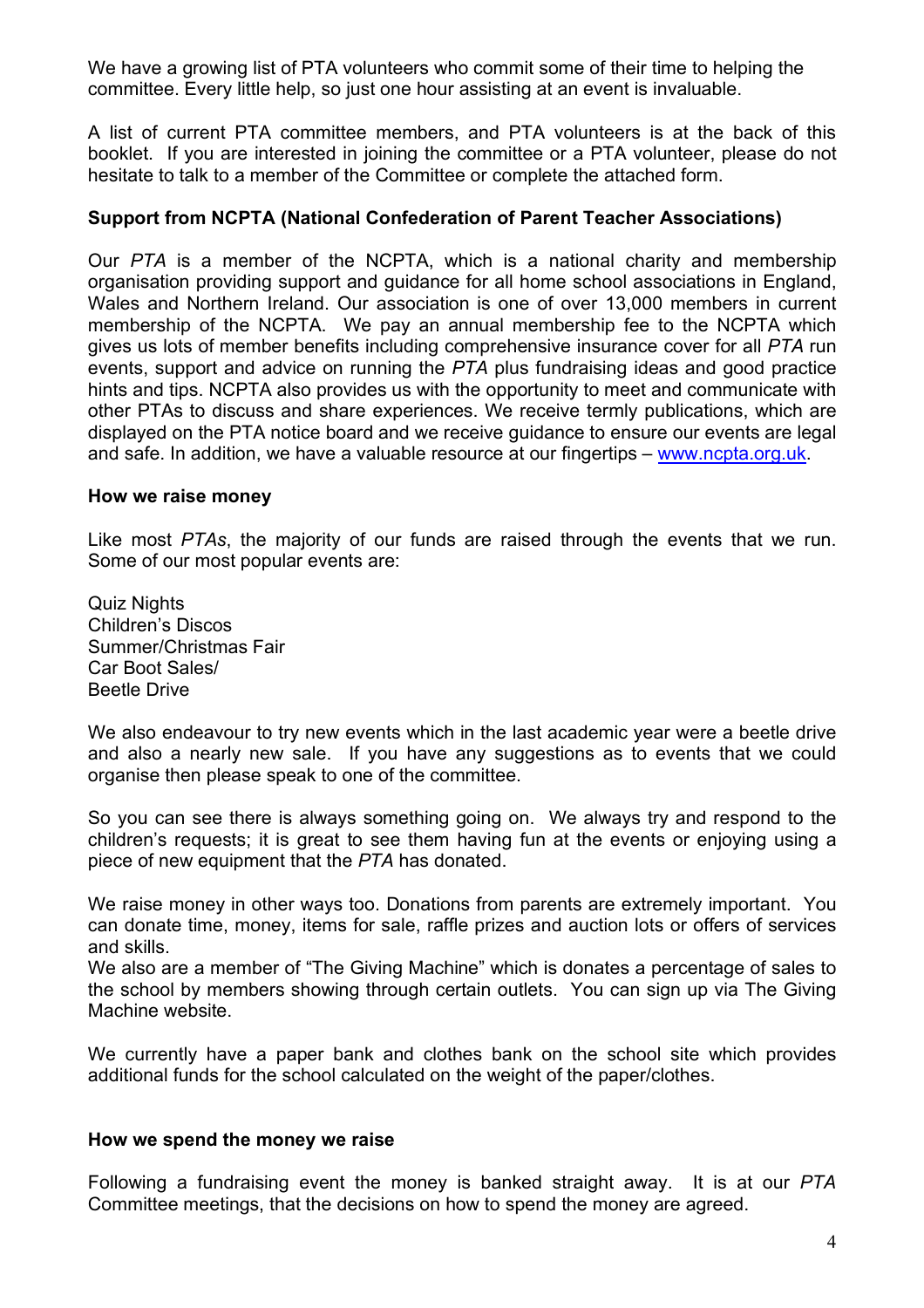The teachers also have an allowance each term to purchase items that the school budget does not usually allow for.

At other times it will be for resources to improve a particular area of the curriculum or school environment. The *PTA* funds are spent on the 'extras' that are not provided by the school's budget, thus making our children's learning experiences so much more fulfilling and exciting.

*PTA* funds are not generally spent on improving the fabric of the school building as this is the responsibility of the school Governing Body.

We always endeavour to spend our funds in ways that will benefit all our children across all areas of the school and curriculum.

The money we raise is usually spent fairly quickly. That way, you can be sure that in supporting our school, your children will feel the benefit, along with everybody else.

Of course there have been times when we have been fundraising for a large project. In the past, we have supported the following special projects: assisting with new play equipment such as the pirate ship and climbing wall and also the transformation of the school garden.

However, whilst saving for these, we have still managed to find funds for smaller items thanks to the generous and continued support of our parents.

At the back of this booklet is a list of items donated to the school during the past couple of years and the amounts raised from various events – we think you will be impressed.

### **How we get information to you**

The *PTA* tries to produce a newsletter twice a year. The letters include information on forthcoming events and dates plus requests for assistance, when we are planning large events. Following a *PTA* event, we always write to let you know how much was raised, and if we can, we tell you what the money will be spent on.

### **How you can get involved**

There are lots of ways you can help and support your child through the *PTA*.

Offering to help before events or at other times during the year is so valuable. It doesn't matter if you can't help on a regular basis, or even if you can not come into school. There are always jobs that can be done from home if you have half an hour to spare e.g. wrapping gifts, preparing raffle tickets etc. We really couldn't achieve what we do without the behind the scenes help that we receive.

If you would like to be more involved you can volunteer to be or Committee Member or just a helper.

You can help by letting us know if you have any contacts or skills we could use, everything is potentially valuable to us.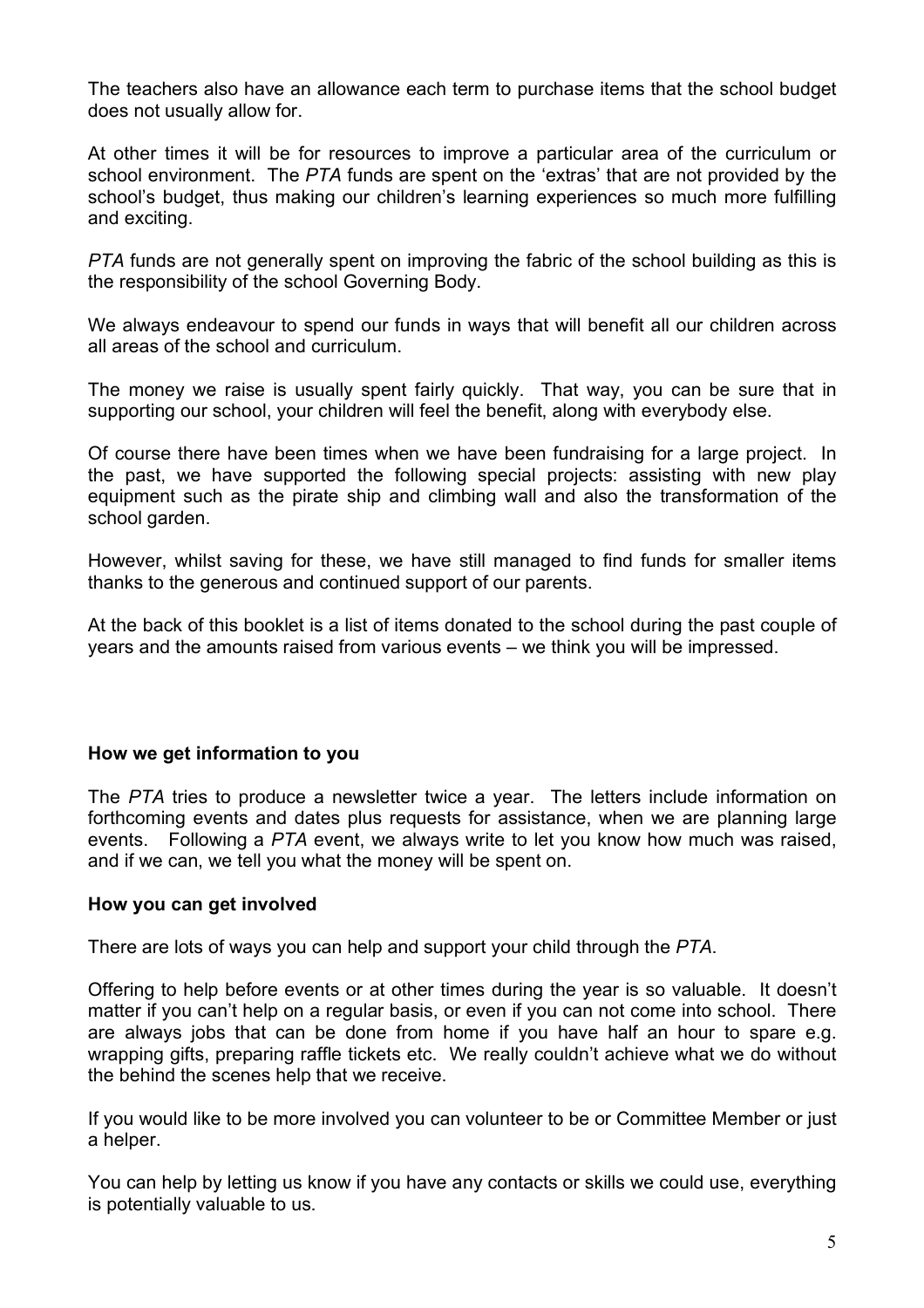And finally, we are always extremely grateful to receive donations as mentioned before.

There is brief questionnaire at the back of the booklet to fill in and return if you are able to help in any way, no matter how small. Don't forget to include an email address if possible.

# **What the** *PTA* **means to our school**

Because our *PTA* involves the whole school community we thought you would like to know what others think about our *PTA*.

# **From the Headteacher**

The mums and dads who make up the FOWPS committee, along with the host of others who volunteer their time and efforts, make a significant contribution to enriching the school environment and all the 'extra' experiences that we're able to offer the children.

The Senior Leadership Team and I get a great deal of reassurance through knowing that we have the support of this dedicated group of volunteers in our mission to bring the best of everything we can to the pupils at Woodbridge Primary School.

I realise that sometimes we all feel a little bit nervous when new to a school, but the committee and volunteers really are a warm and welcoming group of people, so please do take up their offer of getting in touch. It's a bit like the saying, 'It takes a village to bring up a child' or the Kenyan word *harambee*, which means we all pull together. FOWPS is a great way that we can all pull together in bringing up the children to reach their full potential.

# **From the Governing Body**

The Governing Body places a great importance on the work of the PTA and welcomes the support they give the school both in monetary terms and the events they organise. They have enhanced the children's environment through funding for such projects as the pirate ship and the beautiful new garden, as well as smaller items in the classrooms. Last year the PTA contributed over £12,000, a fantastic sum which governors would not have been able to spend from the ever tighter school budget without sacrificing such essentials as SEN support, music or classroom assistant hours. As well as fundraising events such as the summer and Christmas fairs, which appeal to both the school and the wider community, there are fancy dress discos for the children whilst parents and friends enjoy supper and quiz evenings. Governors actively support all of these and encourage parents, carers and grandparents to give some time to help the PTA, whether as part of the committee or as an extra pair of hands 'on the day', thus contributing to their child's education and enjoyment at Woodbridge Primary School.

Thank you for taking the time to read our booklet. We hope you now know a little more about **your** *Parent Teacher Association*. On behalf of all the pupils we would like to thank you for your very valuable support which enriches their learning experience and makes their time in school so enjoyable.